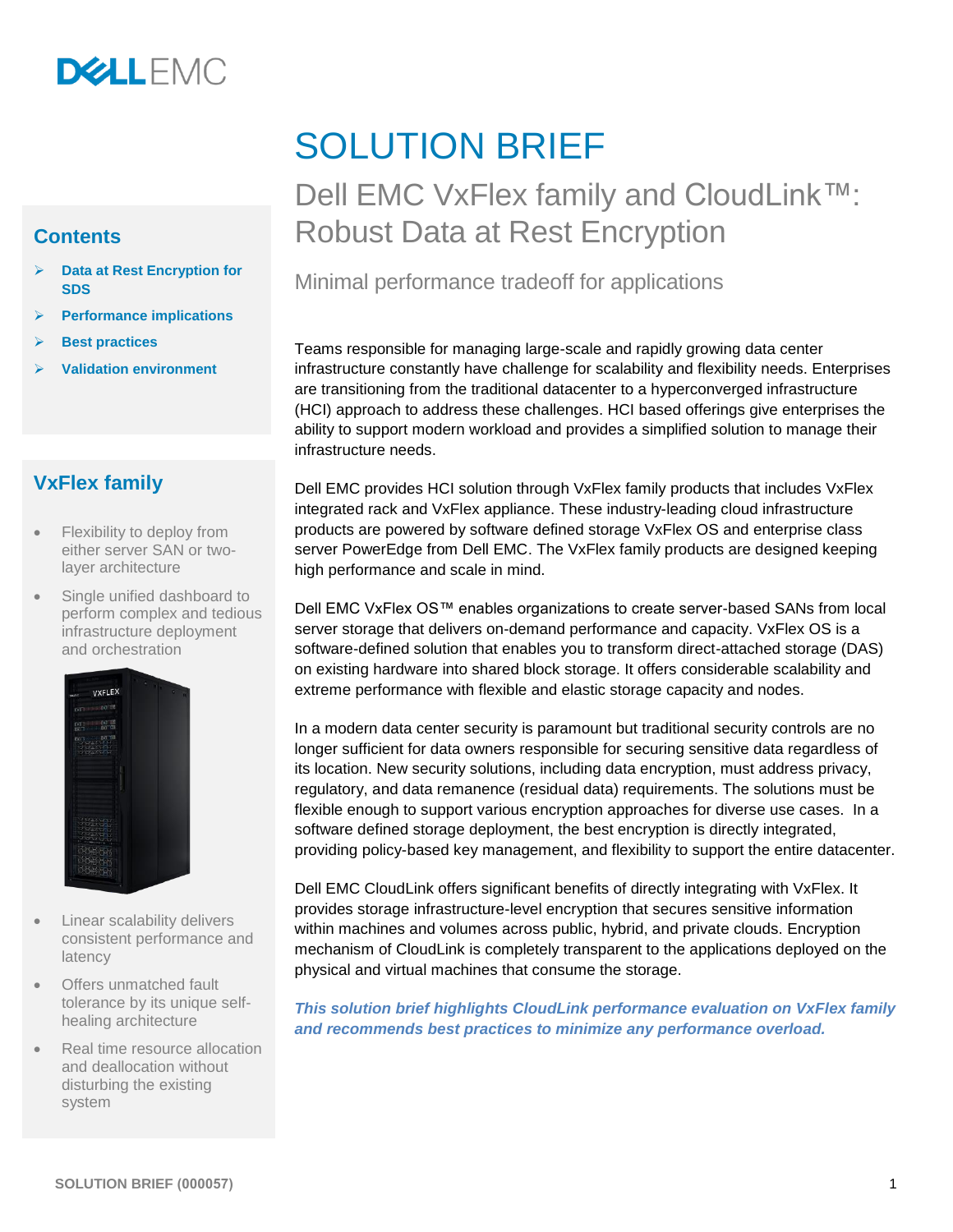# <span id="page-1-0"></span>**CloudLink features**

- Provides infrastructure-level data-at-rest encryption for Dell EMC VxFlex Family
- Unified dashboard for easy deployment of the CloudLink HA cluster
- Manages encryption keys and security policy
- Provides a complete set of REST APIs for encryption management and monitoring
- Leverages FIPS 140 validated OS native encryption tools and RSA BSAFE encryption libraries

# **CloudLink capabilities**

- VM encryption
- Volume level encryption
- Software defined storage encryption
- Self-encrypting drive key management using HBA
- External key management over Key Management Interoperability Protocol (KMIP)

# **Data at Rest Encryption for SDS**

CloudLink provides software-based Data at Rest Encryption (DaRE) for Storage Data Servers (SDS) that is completely transparent to the features and operation of the VxFlex OS. It uses dm-crypt, a native Linux encryption package, to secure SDS devices. A proven high-performance volume encryption solution,  $dm$ -crypt is widely implemented for Linux machines.

CloudLink encrypts the SDS devices with unique keys. Enterprise security administrators can control these keys with CloudLink Center. The CloudLink Center provides centralized, policy-based key release, enabling single-screen security monitoring and management across one or more VxFlex OS deployments, including storage-only, hyperconverged, and those on ESXi.

CloudLink Center also hosts a full set of REST APIs that enable full automation of deployment tasks.



**Figure 1. CloudLink encryption for software-defined storage**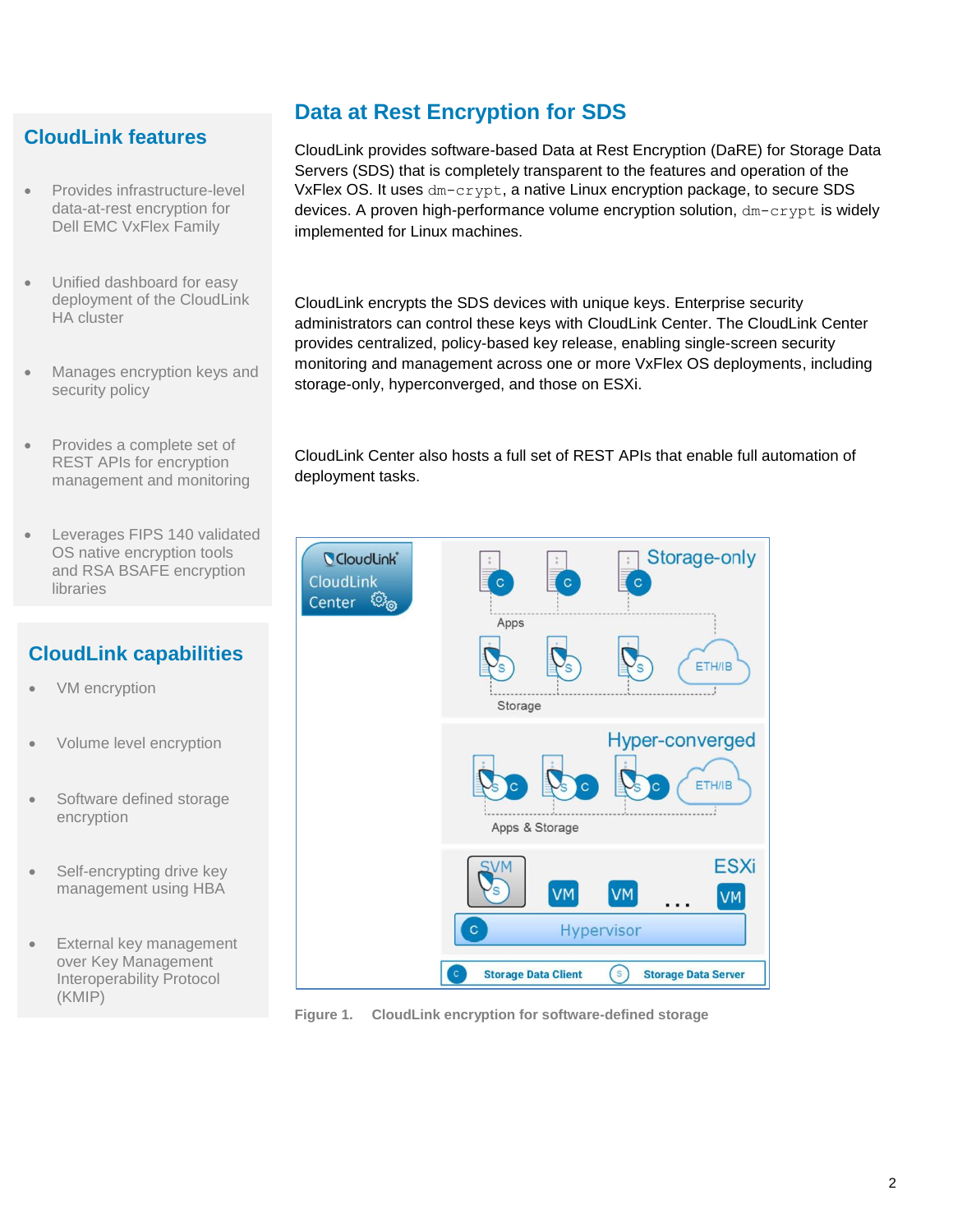### **Performance implications**

CloudLink encryption performance was validated by simulating real-time database transactions using predominant 8k and 16k read/write workload. To generate this realtime database transactions, TPC-C like benchmarking simulator was used.

The following graphs depict the performance results before and after enabling CloudLink on VxFlex family:



Based on the validation results, it was observed that for realistic database workload when you enable CloudLink there is very minimal or no impact on read/write performance.

# <span id="page-2-1"></span>**Best practices**

Implement the following best practices to minimize the read/write performance impact:

#### **VxFlex OS**

• Set mode to high performance

```
"scli --set performance parameters --all sds --all sdc --
apply to mdm --profile high performance"
```
- Reserve all memory and ensure all vCPUs are from the same socket.
- Directly access SSD disks using Dell HBA330 card in pass-through mode.

#### <span id="page-2-0"></span>**Proving the Value: CloudLink on VxFlex family**

**No or minimal performance impact for realistic database transactions.**